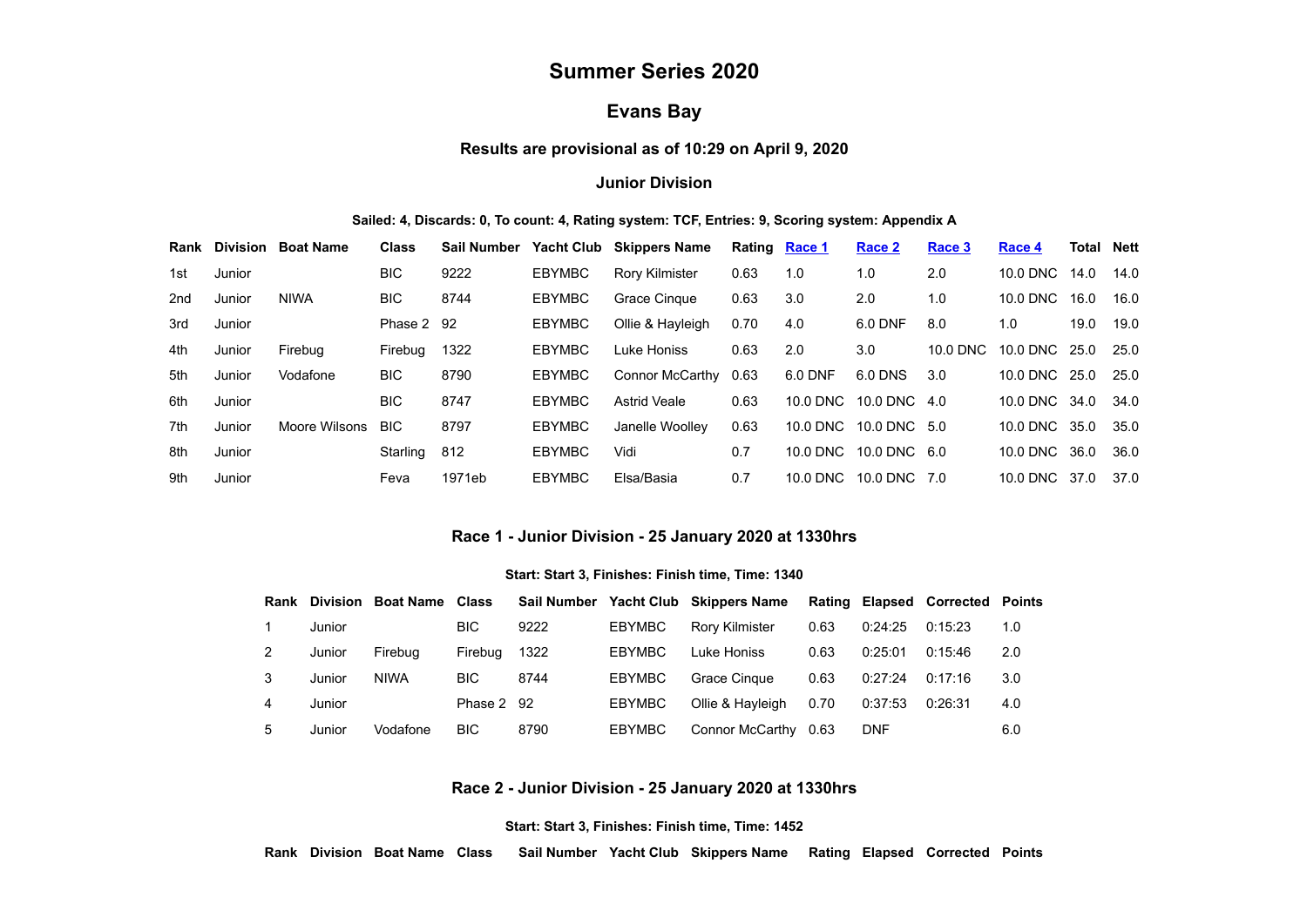| Rank | Division | Boat Name   | Class      | Sail Number |               | <b>Yacht Club Skippers Name</b> |      |            | Rating Elapsed Corrected Points |     |
|------|----------|-------------|------------|-------------|---------------|---------------------------------|------|------------|---------------------------------|-----|
|      | Junior   |             | <b>BIC</b> | 9222        | <b>EBYMBC</b> | <b>Rory Kilmister</b>           | 0.63 | 0:19:45    | 0:12:27                         | 1.0 |
| 2    | Junior   | <b>NIWA</b> | <b>BIC</b> | 8744        | <b>EBYMBC</b> | <b>Grace Cingue</b>             | 0.63 | 0:20:12    | 0:12:44                         | 2.0 |
| 3    | Junior   | Firebua     | Firebua    | 1322        | <b>EBYMBC</b> | Luke Honiss                     | 0.63 | 0:20:24    | 0:12:51                         | 3.0 |
| 4    | Junior   |             | Phase 2 92 |             | <b>EBYMBC</b> | Ollie & Hayleigh                | 0.70 | <b>DNF</b> |                                 | 6.0 |
| 4    | Junior   | Vodafone    | <b>BIC</b> | 8790        | <b>EBYMBC</b> | Connor McCarthy                 | 0.63 | <b>DNS</b> |                                 | 6.0 |

## **Race 3 - Junior Division - 15 February 2020 at 1330hrs**

#### **Start: Start 4, Finishes: Finish time, Time: 1403**

<span id="page-1-0"></span>

| Rank          | <b>Division</b> | <b>Boat Name</b> | <b>Class</b> | <b>Sail Number</b> | <b>Yacht Club</b> | <b>Skippers Name</b>   | Rating | Elapsed | <b>Corrected Points</b> |     |
|---------------|-----------------|------------------|--------------|--------------------|-------------------|------------------------|--------|---------|-------------------------|-----|
| 1.            | Junior          | <b>NIWA</b>      | <b>BIC</b>   | 8744               | <b>EBYMBC</b>     | Grace Cingue           | 0.63   | 0:29:09 | 0:18:22                 | 1.0 |
| $\mathcal{P}$ | Junior          |                  | <b>BIC</b>   | 9222               | <b>EBYMBC</b>     | <b>Rory Kilmister</b>  | 0.63   | 0:32:26 | 0:20:26                 | 2.0 |
| 3             | Junior          | Vodafone         | <b>BIC</b>   | 8790               | <b>EBYMBC</b>     | <b>Connor McCarthy</b> | 0.63   | 0:32:28 | 0:20:27                 | 3.0 |
| 4             | Junior          |                  | <b>BIC</b>   | 8747               | <b>EBYMBC</b>     | <b>Astrid Veale</b>    | 0.63   | 0:33:28 | 0:21:05                 | 4.0 |
| 5             | Junior          | Moore Wilsons    | <b>BIC</b>   | 8797               | <b>EBYMBC</b>     | Janelle Woollev        | 0.63   | 0:34:50 | 0:21:57                 | 5.0 |
| 6             | Junior          |                  | Starling     | 812                | <b>EBYMBC</b>     | Vidi                   | 0.7    | 0.42:32 | 0.29.46                 | 6.0 |
|               | Junior          |                  | Feva         | 1971eb             | <b>EBYMBC</b>     | Elsa/Basia             | 0.7    | 0:45:35 | 0:31:55                 | 7.0 |
| 8             | Junior          |                  | Phase 2      | -92                | <b>EBYMBC</b>     | Ollie & Hayleigh       | 0.70   | 0:50:12 | 0:35:08                 | 8.0 |

## **Race 4 - Junior Division - 29 February 2020 at 1330hrs**

#### **Start: Start 4, Finishes: Finish time, Time: 1350**

<span id="page-1-1"></span>

|        | <b>Rank Division Boat Name Class</b> |            |               | Sail Number Yacht Club Skippers Name Rating Elapsed Corrected Points |  |     |
|--------|--------------------------------------|------------|---------------|----------------------------------------------------------------------|--|-----|
| Junior |                                      | Phase 2 92 | <b>EBYMBC</b> | Ollie & Hayleigh 0.70 0:35:40 0:24:58                                |  | 1.0 |

## **Race 5 - Junior Division - 29 February 2020 at 1330hrs**

**Rank Division Boat Name Class Sail Number Yacht Club Skippers Name Rating Place Points**

**Race 6 - Junior Division - 29 February 2020 at 1330hrs**

**Rank Division Boat Name Class Sail Number Yacht Club Skippers Name Rating Place Points**